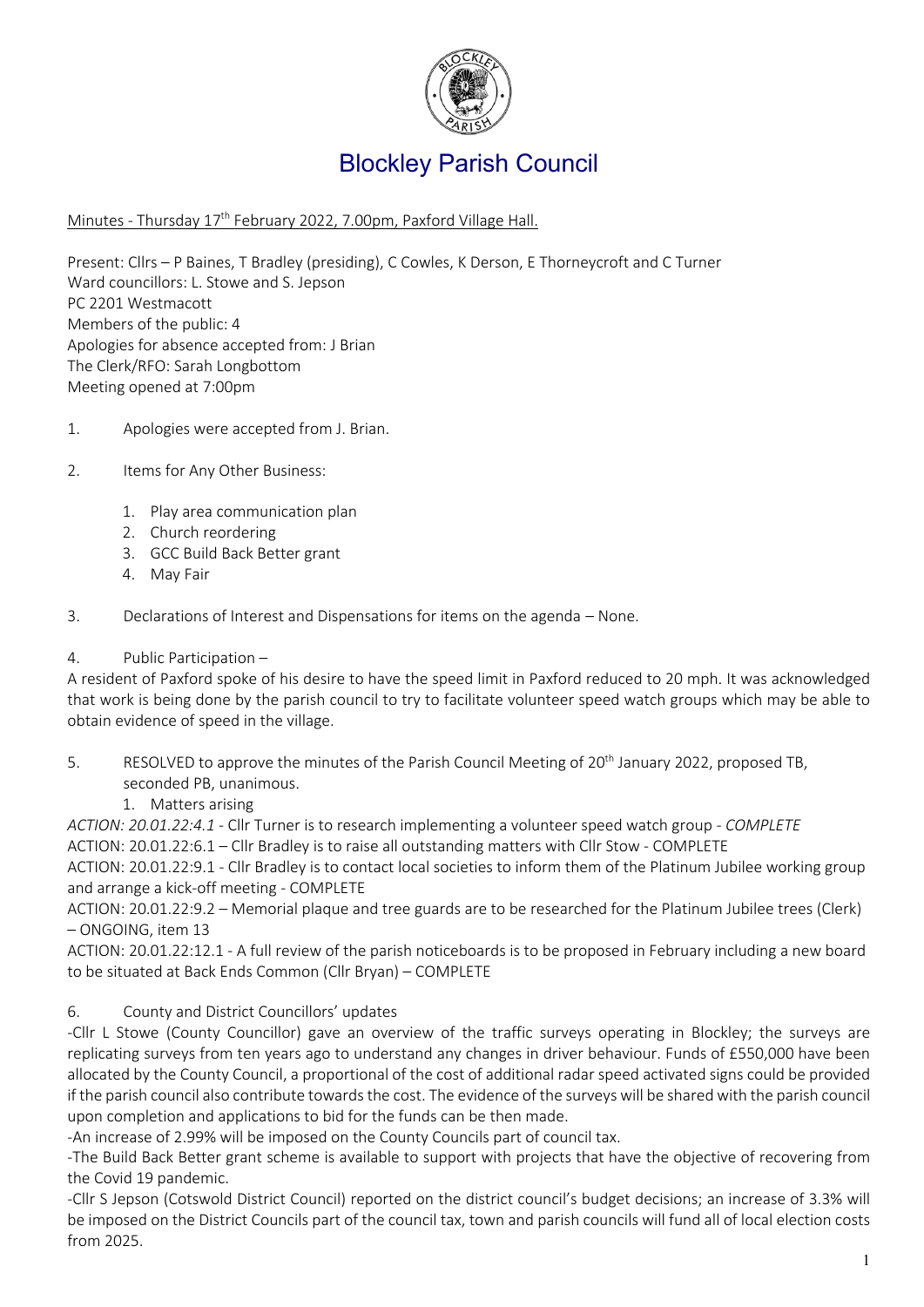-PC 2201 Westmacott provided an update from the constabulary including crime figures for the parish. An increase of 36% year on year but 2020-21 was the pandemic lockdown.

- The police will support the volunteer speed watch group and advise on optimum, safe locations from which to conduct the activity.

# 7. Planning:

22/00250/AGFO: lighting restrictions to be requested to minimise impacts on nocturnal biodiversity.

22/00278/FUL: request preliminary bat roost assessment (PRA) is undertaken prior to determination.

22/00182/FUL: proposals involve loss of a short length of hedgerow and possibly garden trees. Works should provide compensatory planting to ensure net gain for biodiversity. BPC request an informative with respect to the protection of nesting birds.

- 8. Finance: Cllr Cowles
	- 1. The finance report for 14th January 2022 11th February 2022 detailing all accounts held by the council were circulated ahead of the meeting.
	- 2. RESOLVED to approve expenditure from 14th January 2022 11th February 2022, proposed BC, seconded TB, unanimous.
	- 3. The debit card has been received and is held by the Responsible Finance Officer, the Financial Regulations have been reviewed, Section 6 appropriately regulates the use of the card.
	- 4. RESOLVED to renew a 12 month IT contract with Cloudy IT to guarantee that the 10% Microsoft increases are avoided until 2023, proposed BC, seconded PB, unanimous.
	- 5. Grant applications:
		- 1. Paxford Village Hall

RESOLVED to award £1,000.00 to contribute towards the purchase of an acoustic panels for the main hall to reduce overall noise levels. Proposed BC, seconded PB, unanimous.

## 9. Recreation and Youth update by Cllr Derson:

A summary report of the Youth Club attendance and activities was circulated ahead of the meeting.

An extraordinary meeting is to be held to discuss the objectives and timeline of the Children and Young People Strategy including youth services provision. *ACTION 17.02.22:9.1*

- 10. Environmental Sustainability working group update by Cllr Turner
	- 1. RESOLVED to hold the parish Spring Clean on Saturday 26<sup>th</sup> March 2022. Proposed CT, seconded ET, unanimous. Clerk to discuss with The Great Western Arms about providing a location for waste bags and refreshments. Clerk to arrange collection of waste with CDC. *ACTION 17.02.22:10.1*
	- 2. RESOLVED to commission Stockwell-Davies to conduct work to trees in Churchill Close that were rated as highest priority by the parish tree inspection survey at a cost of £1,350, proposed CT, seconded TB, unanimous. Work to be completed before 31<sup>st</sup> March 2022.

| Tree No.      | <b>Species</b>             | Description                                                                     |
|---------------|----------------------------|---------------------------------------------------------------------------------|
| T103-T106     | Elder & Whitebeam          | Remove to ground level                                                          |
| G4, T107-T108 | Lawson Cypress & Whitebeam | Remove broken / dead branches and<br>generally tidy up                          |
| T115-T116     | Cherry                     | Raise crown to 5m over road only.<br>Prune to give 0.3m clearance from<br>cable |
| T98-101       | Lime                       | Raise crown to 5m over path and road<br>only. Remove moderate-major<br>deadwood |

3. RESOLVED to have ecologists review three areas of Churchill Close to assess possible enhancements to biodiversity, proposed CT, seconded KD, 1 objection, approved by majority.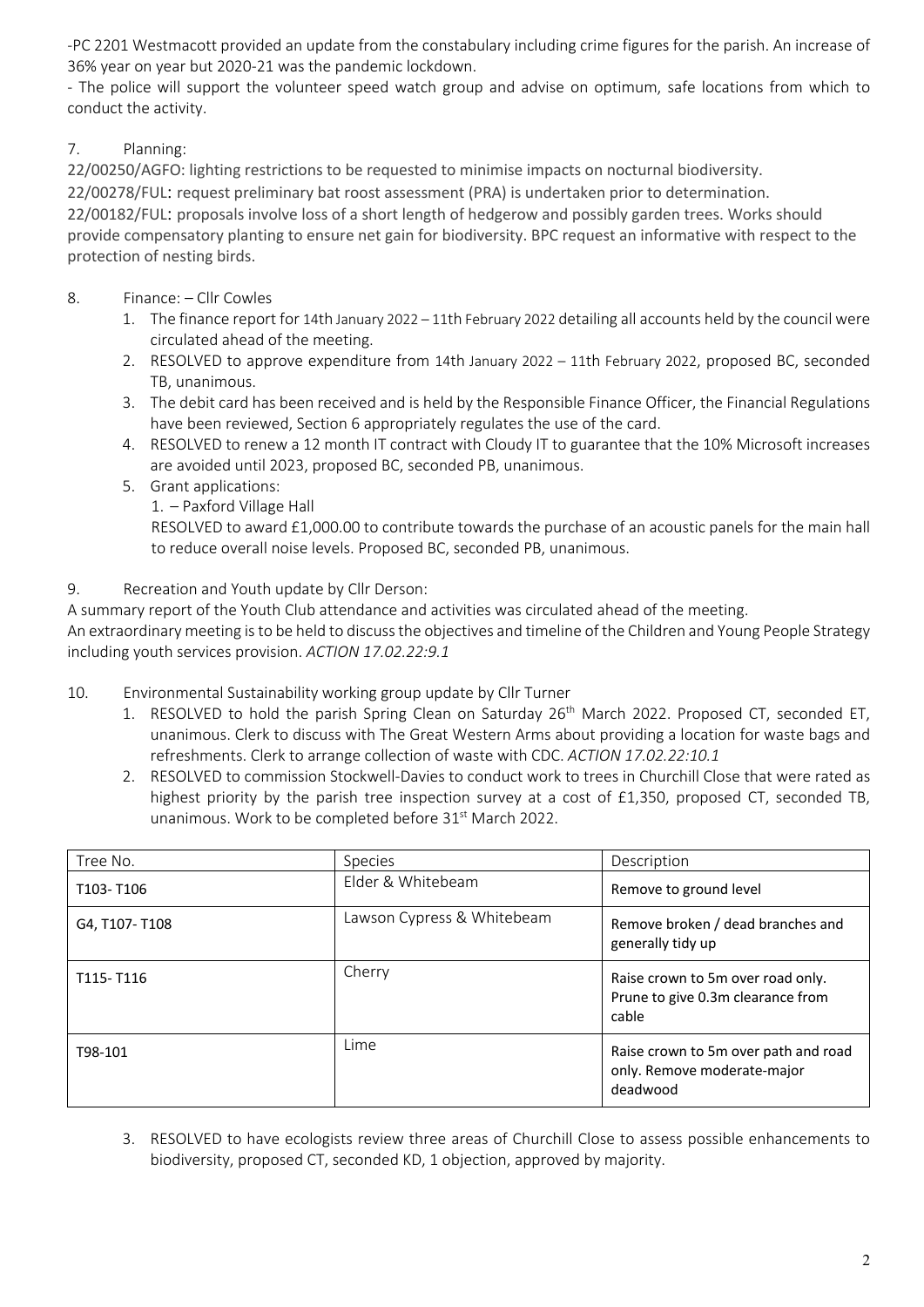#### 11. Queens Platinum Jubilee working group update by Cllr Bradley:

Local societies have been invited to a remote, inaugural meeting 28<sup>th</sup> February 2022.

- 12. DEFFERED to propose refurbishment and new noticeboards across the parish.
- 13. Clerk's update and correspondence log
	- The resolution in January agreeing to the rotation of parish halls to host the council meetings was not possible due to existing bookings. Venues were changed to be:
		- o Feb Paxford
		- $O$  Mar LVH
		- o Apr Paxford
		- o May Jubilee
		- o June Draycott
		- o July SGH
		- o Sept Paxford
		- o Oct Jubilee Hall
		- o Nov SGH
		- Tree guards and plaques examples were sourced, further plaques are to be sourced and Stockwell Davies are to be consulted on the best guards for the two oak whips that are to be planted to celebrate the Queens Platinum Jubilee.

Correspondence:

- K. Hill is to be advised that the council agree for the bench at Brook Lane to become a memorial bench and request a donation of the cost of the bench.
- S. Salmon is to be advised that the council agree in principal and are seeking an ecologists advise on the most suitable location and species for a memorial tree on Churchill Close.
- R. Grimes is to have her offer of a Platinum Jubilee tree accepted and the oak tree the council have sourced is to be moved to Paxford verge.
- 14. Any other business:
	- 1. Play area communication plan once a date is known for the installation, a letter on parish council social media and directly through neighbouring houses is to be written to inform residents of the work. Full details and site plan is to be held on the website.
	- 2. Church reordering awareness of the reordering was brought to members attention.
	- 3. GCC Build Back Better grant a grant requesting £1,000 to support the Strength and Balance classes into 2022-23 is to be made. *ACTION 17.02.22:14.1*
	- 4. May Fair awareness of the event was brought to members attention.

Date of Next Meeting: Thursday 17th March 2022.

Meeting closed at 21:30.

Approved by Blockley Parish Council:

Signed………………………………………….

|--|--|